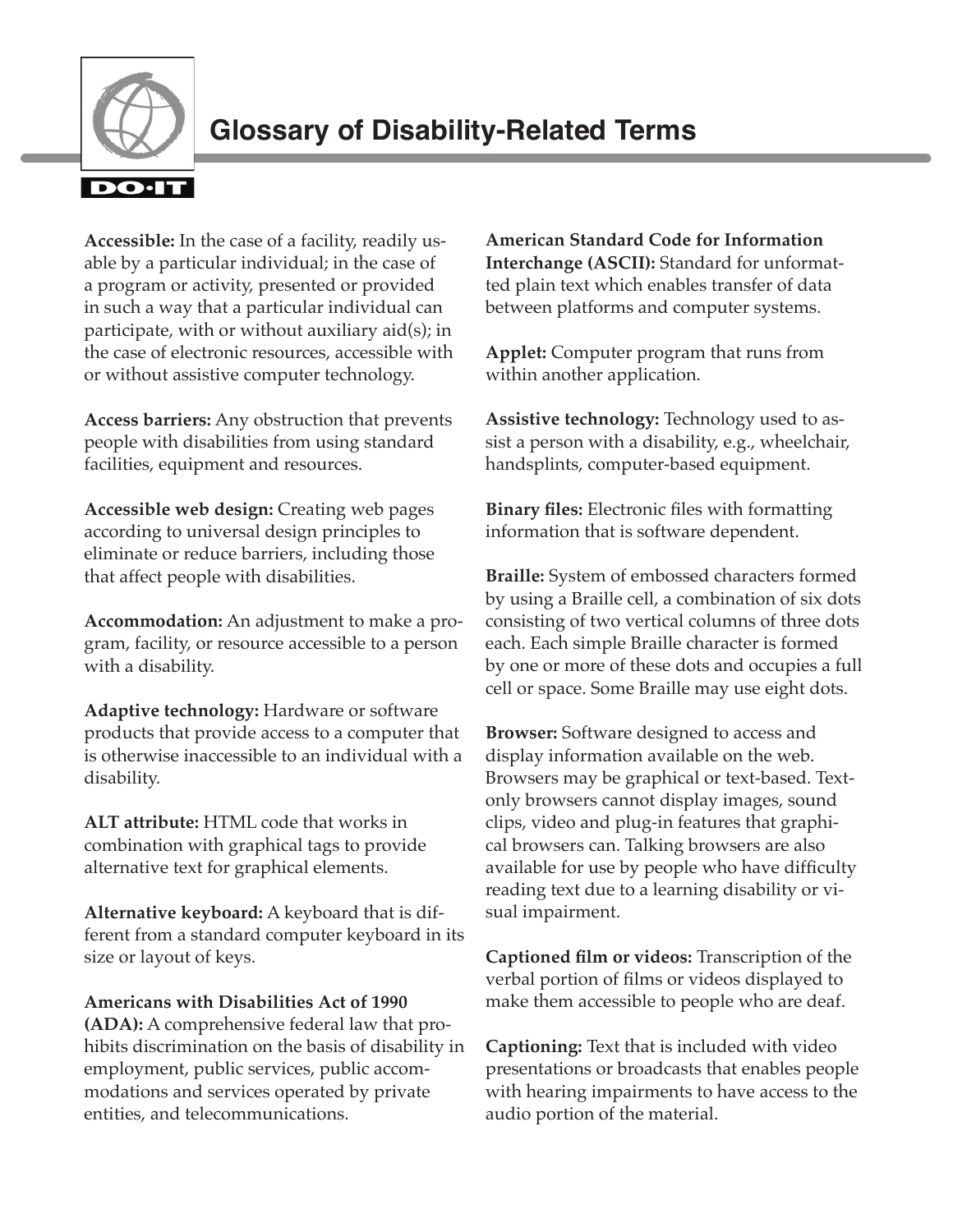**Closed Circuit TV Magnifier (CCTV):** Camera used to magnify books or other materials to a monitor or television.

**Communication device:** Hardware that allows a person who has difficulty using their voice clearly to use words or symbols for communication. May range in complexity from a simple picture board to complex electronic devices that allow personalized, unique construction of ideas.

**Compensatory tools:** Assistive computing systems that allow people with disabilities to use computers to complete tasks that they would have difficulty doing without a computer, e.g., reading, writing, communicating, accessing information.

**Digital:** Computer formatted data or information.

**Disability:** Physical or mental impairment that substantially limits one or more major life activities; a record of such an impairment; or being regarded as having such an impairment (Americans with Disabilities Act of 1990).

**Discrimination:** Act of making a difference in treatment or favor on a basis other than individual merit.

**Electronic information:** Any digital data for use with computers or computer networks including disks, CD-ROMs, web resources.

**Facility:** All or any portion of a physical complex, including buildings, structures, equipment, grounds, roads, and parking lots.

**FM Sound Amplification System:** Electronic amplification system consisting of three components: a microphone or transmitter, monaural FM receiver and a combination charger and carrying case. It provides wireless FM broadcast from a speaker to a listener who has a hearing impairment.

**Graphical User Interface (GUI):** Program interface that presents digital information and software programs in an image-based format as compared to a character-based format.

**Hardware:** Physical equipment related to computers.

**Hearing impairments:** Complete or partial loss of ability to hear caused by a variety of injuries or diseases including congenital defects.

**Helper:** An external program that can be called up by a web browser to display specially formatted material, such as word processed documents, spreadsheet documents or video/ sound pieces. The Helper program is launched by the web browser as a separate application to view or play the file.

**Host:** Any computer which holds Internet resources for access by others, or the computer that maintains your Internet access and email account.

**HTML validation:** Process that analyzes HTML documents identifies HTML errors and nonstandard codes.

**HyperText Transfer Protocol (HTTP):** Communication protocol used by the web to transfer text, graphics, audio, and video.

**Hyperlink, hypertext:** Highlighted word or graphic on a web page that when selected allows the user to jump to another part of the document or another web page.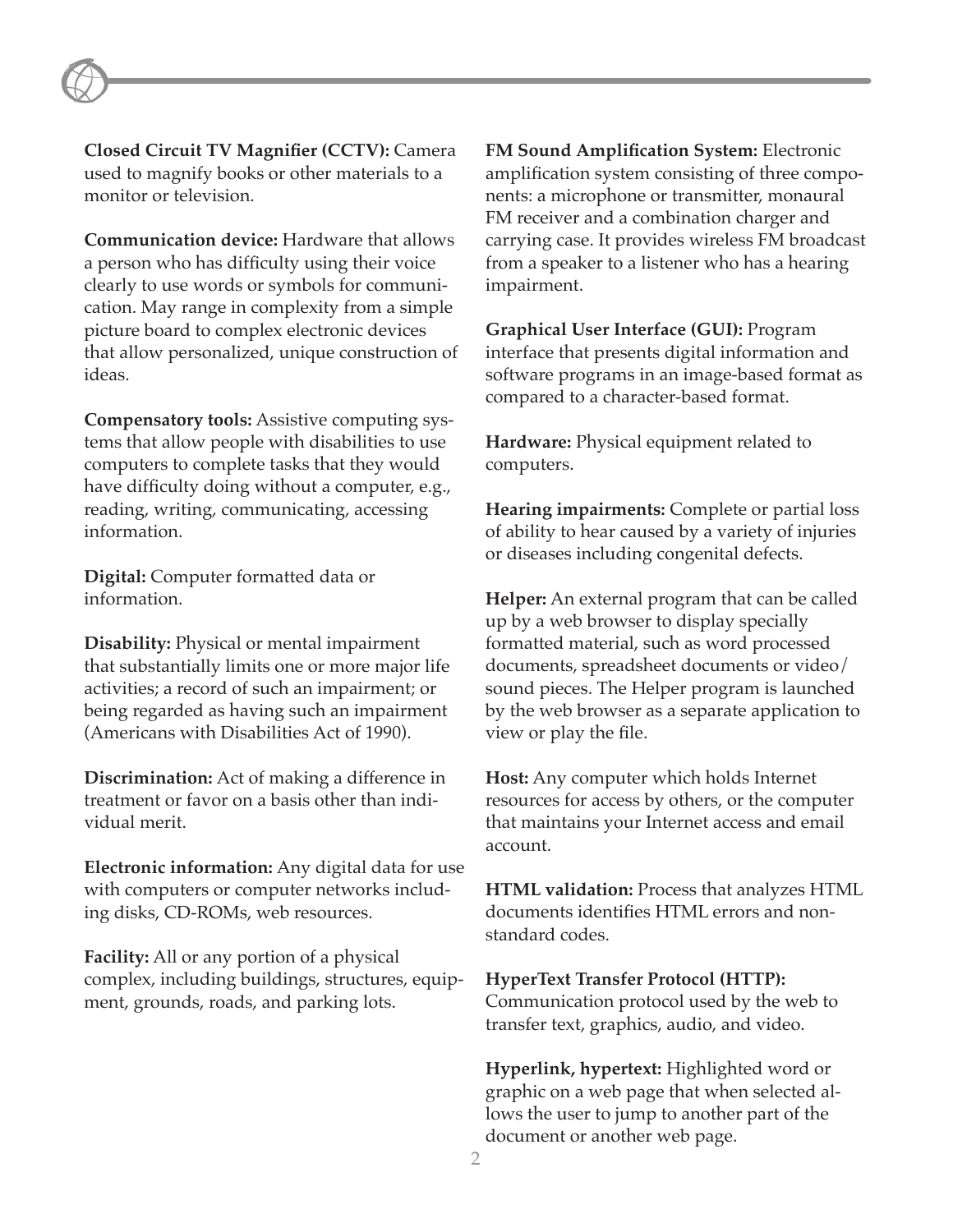## **Hypertext Markup Language (HTML):**

Programming language or code used to create web pages.

**Image map:** Picture or graphic on a web page in which hyperlinks are embedded.

**Input:** Any method by which information is entered into a computer.

**Internet:** Computer network connecting government, education, commercial, other organization and individual computer systems.

**Interpreter:** Professional person who assists a deaf person in communicating with hearing people.

**Java:** Programming language used to create programs or applets that work with some web browsers to include features with animation or other characteristics not available through standard HTML.

**Joystick:** A device consisting of a lever that allows a pointer to move up, right, left, or down and serves as an alternative to a mouse. It usually includes buttons to enable mouse clicks.

**Keyboard emulation:** A method of having an alternative device and/or software, such as a switch-based system, serve the role of a keyboard.

**Keyguard:** A plastic or metal shield that covers a keyboard with holes over the keys. It allows use of a keyboard without undesired activation of surrounding keys.

**Large print books:** Most ordinary print is six to ten points in height (about 1/16 to 1/8 of an inch). Large type is fourteen to eighteen points (about  $1/8$  to  $1/4$  of an inch) and sometimes larger. The format of large print books is also proportionately larger (usually 8 1/2 x 11 inches).

**Lynx:** Text-based web browser.

**Mainstreaming, inclusion:** The inclusion of people with disabilities, with or without special accommodations, in programs, activities, and facilities with their non-disabled peers.

**Major life activities:** Functions such as caring for oneself, performing manual tasks, walking, seeing, hearing, speaking, breathing, learning, working, and participating in community activities (Americans with Disabilities Act of 1990).

**Mobility impairment:** Disability that affects movement ranging from gross motor skills such as walking to fine motor movement involving manipulation of objects by hand.

**Mouse emulation:** A method of having an alternative device and/or software, such a switch based system, serve the role of a mouse.

**Multimedia:** In terms of electronic information, any data which is presented through several formats including text, graphics, moving pictures and sound.

**Onscreen keyboard:** See Virtual Keyboard.

**Optical character recognition (OCR):** Technology system that scans and converts printed materials into electronic text.

**Output:** Any method of displaying or presenting electronic information to the user through a computer monitor or other device.

**Peripheral neuropathy:** A condition caused by damage to the nerves in the peripheral nervous system which includes nerves that run from the brain and spinal cord to the rest of the body.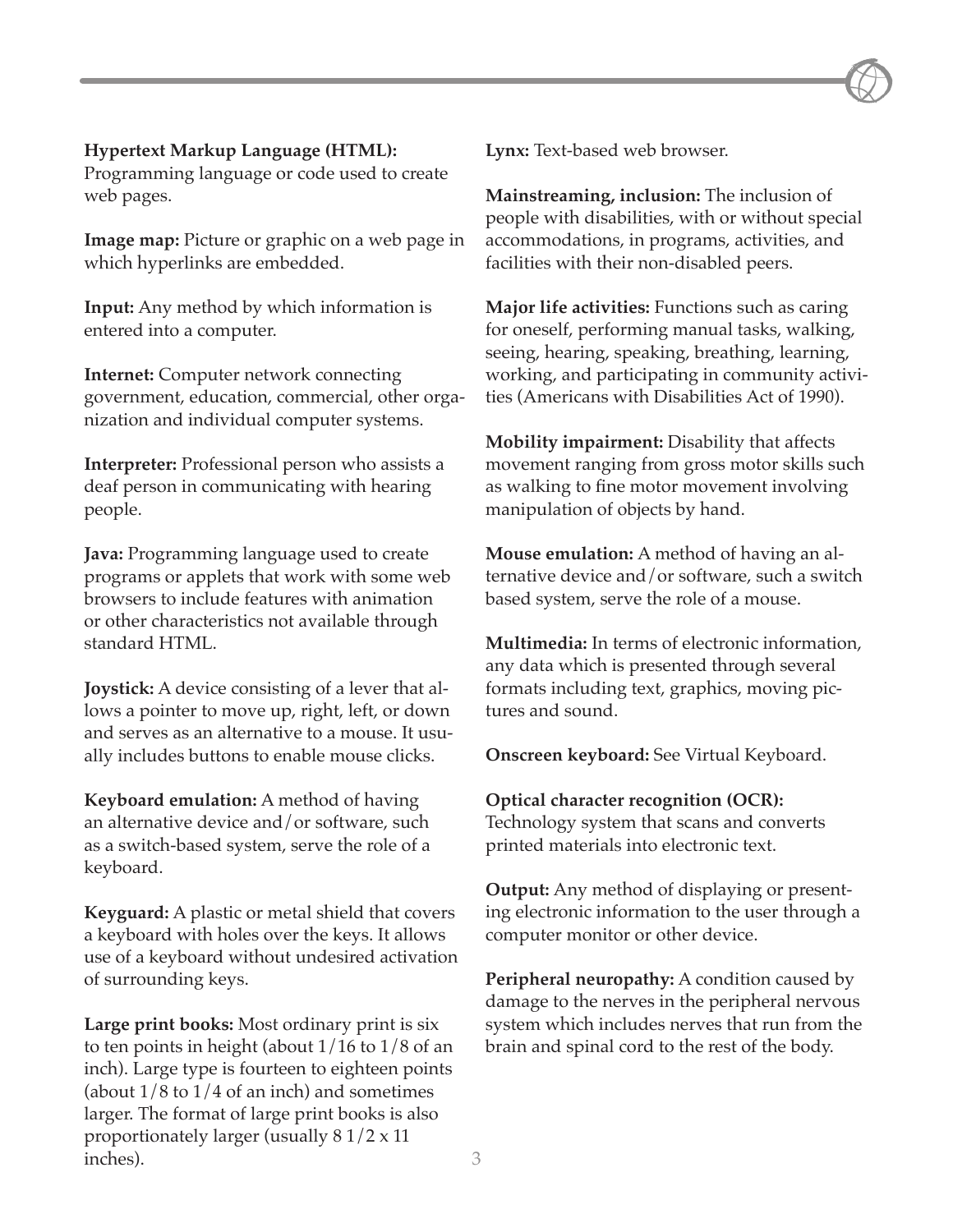**Physical or mental impairment:** Any physiological disorder or condition, cosmetic disfigurement, or anatomical loss affecting one or more of the following body systems: neurological; musculoskeletal; special sense organs; respiratory, including speech organs; cardiovascular; reproductive; digestive; genito-urinary; hemic and lymphatic; skin; and endocrine; or any mental or psychological disorder, such as mental retardation, organic brain syndrome, emotional or mental illness, and specific learning disabilities (Americans with Disabilities Act of 1990).

**Plug-in:** Separate program written to be launched by a specific web browser to display or run special elements in web pages, such as animation, video, or audio.

**Qualified individual with a disability:** An individual with a disability who, with or without reasonable modification to rules, policies, or practices, the removal of architectural, communication, or transportation barriers, or the provision of auxiliary aids and services, meets the essential eligibility requirements for the receipt of services or the participation in programs or activities provided by a public entity (Americans with Disabilities Act of 1990).

**Reader:** Volunteer or employee of an individual with a disability (e.g., visual impairment, learning disability) who reads printed material in person or records to audiotape.

**Reading system:** Hardware and software designed to provide access to printed text for people with visual impairments, mobility impairments, or learning disabilities. Character recognition software controls a scanner that takes an image of a printed page, converts it to computer text using recognition software and then reads the text using a synthesized voice.

**Refreshable Braille Display:** Hardware connected to a computer that echoes screen text on a box that has cells consisting of pins that move up and down to create Braille characters.

**Repetitive Stress Injury (RSI):** A disability that may be chronic or acute and usually is described as pain caused by overuse of extremities, usually hands and wrists.

**Scanning input:** A switch-based method of controlling a computer. Activations of a switch will, in order, bring up a control panel that upon subsequent switch activations, allow a user to focus in on a desired control or keystroke. Custom scanning layouts can be created for a variety of purposes and programs and may also be used in a communication device.

**Screen enlargement:** Hardware or software that increases the size of characters and text on a computer screen.

**Screen reader:** Software used to echo text on a computer screen to audio output, often used by people who are blind, with visual impairments, or with learning disabilities.

**Screen resolution:** Refers to the clarity or sharpness of an image. For computer monitors, this term indicates the number of dots on the screen used to create text and graphics. Higher resolution means more dots, indicating increased sharpness and potentially smaller text.

## **Section 508 of the Rehabilitation Act:**

Legislation that requires federal agencies to develop, procure, and use accessible electronic and information technology.

**Sensory impairment:** A disability that affects touch, sight, or hearing, or both.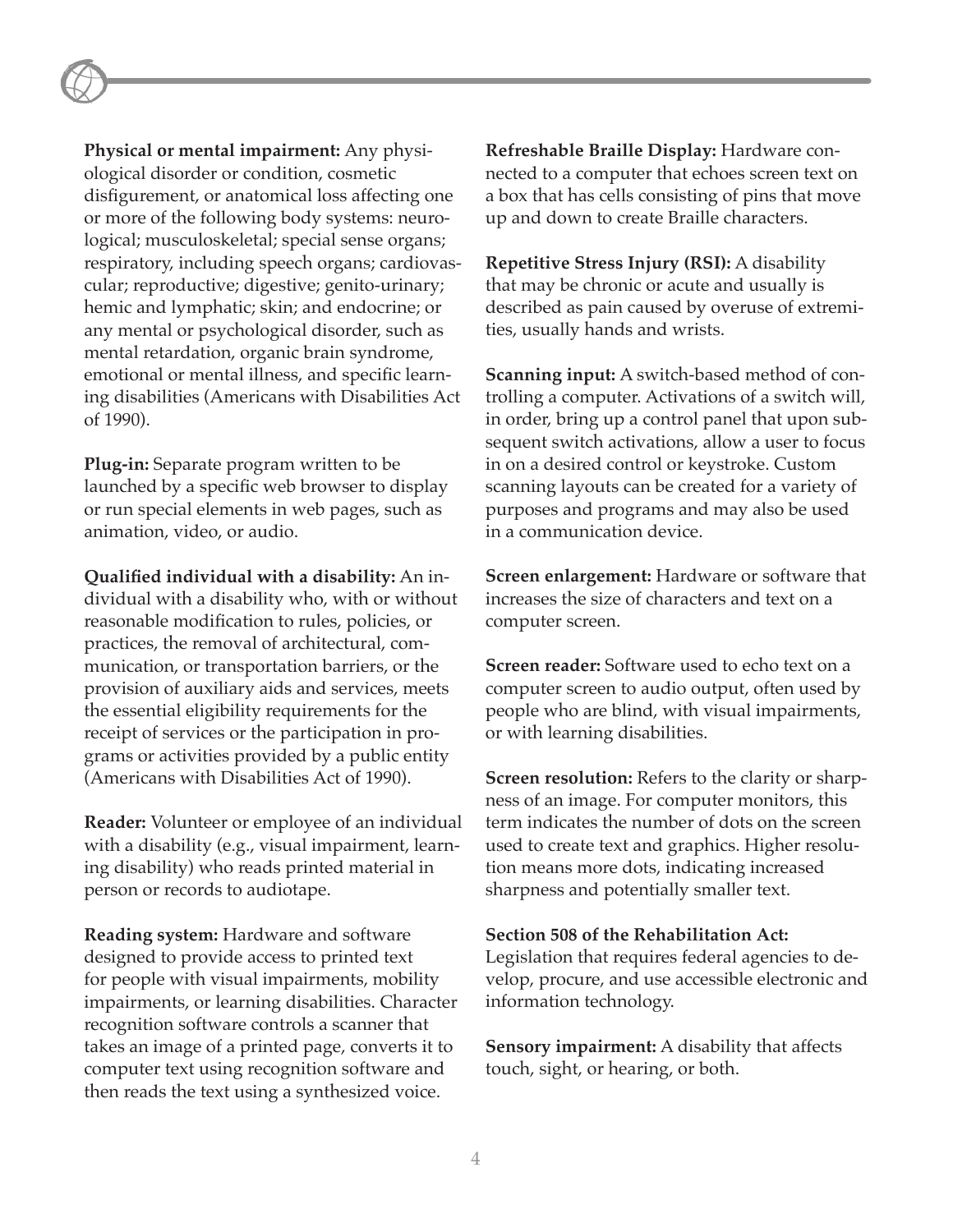**Server:** Any computer that stores information that is available to other users, often over the Internet.

**Sign language:** Manual communication commonly used by deaf. The gestures or symbols in sign language are organized in a linguistic way. Each individual gesture is called a sign. Each sign has three distinct parts; the handshape, the position of the hands, and the movement of the hands. American Sign Language (ASL) is the most commonly used sign language in the United States. Deaf people from different countries speak different sign languages.

**Specific Learning Disability:** Disorder in one or more of the basic psychological processes involved in understanding or in using language, spoken or written, which may manifest itself in difficulties listening, thinking, speaking, reading, writing, spelling, or doing mathematical calculations. Frequent limitations include hyperactivity, distractibility, emotional instability, visual and/or auditory perception difficulties and/or motor limitations, depending on the type(s) of learning disability.

**Speech impairment:** Problems in communication and related areas such as oral motor function, ranging from simple sound substitutions to the inability to understand or use language or use the oral-motor mechanism for functional speech.

**Speech input or speech recognition:** A method of controlling a computer and creating text by dictation. Speech input software is combined with a microphone.

**Standard HTML:** Version of HTML accessible by all web browsers.

**Streaming multimedia:** A method of transferring audio and/or video via a network from a server to an end user's computer. During the transmission, the material is displayed or played on the target computer.

**Switch input:** A method of controlling a computer or communication device. It is most often used with Morse code or scanning methods, but may also be used for controlling household appliances and related controls. Switches are available in a nearly endless array of sizes, shapes, and activation methods.

**Tag:** HTML code that prescribes the structure and formatting of web pages.

**Telecommunications Device for the Deaf (TDD) or Teletypewriter (TTY):** A device which enables someone who has a speech or hearing impairment to use a telephone when communicating with someone else who has a TDD/TTY. TDD/TTYs can be used with any telephone, and one needs only a basic typing ability to use them.

**Trackball:** A mouse alternative that is basically an upside-down mouse. Useful for some people with mobility impairments because it isolates pointer movement from button clicking.

**Traumatic Brain Injury (TBI):** Open and closed head injuries resulting in impairments in one or more areas, including cognition; language; memory; attention; reasoning; abstract thinking; judgment; problem-solving; sensory, perceptual, and motor abilities; psychosocial behavior; physical functions; information processing; and speech. The term does not apply to brain injuries that are congenital, degenerative, or induced by birth trauma.